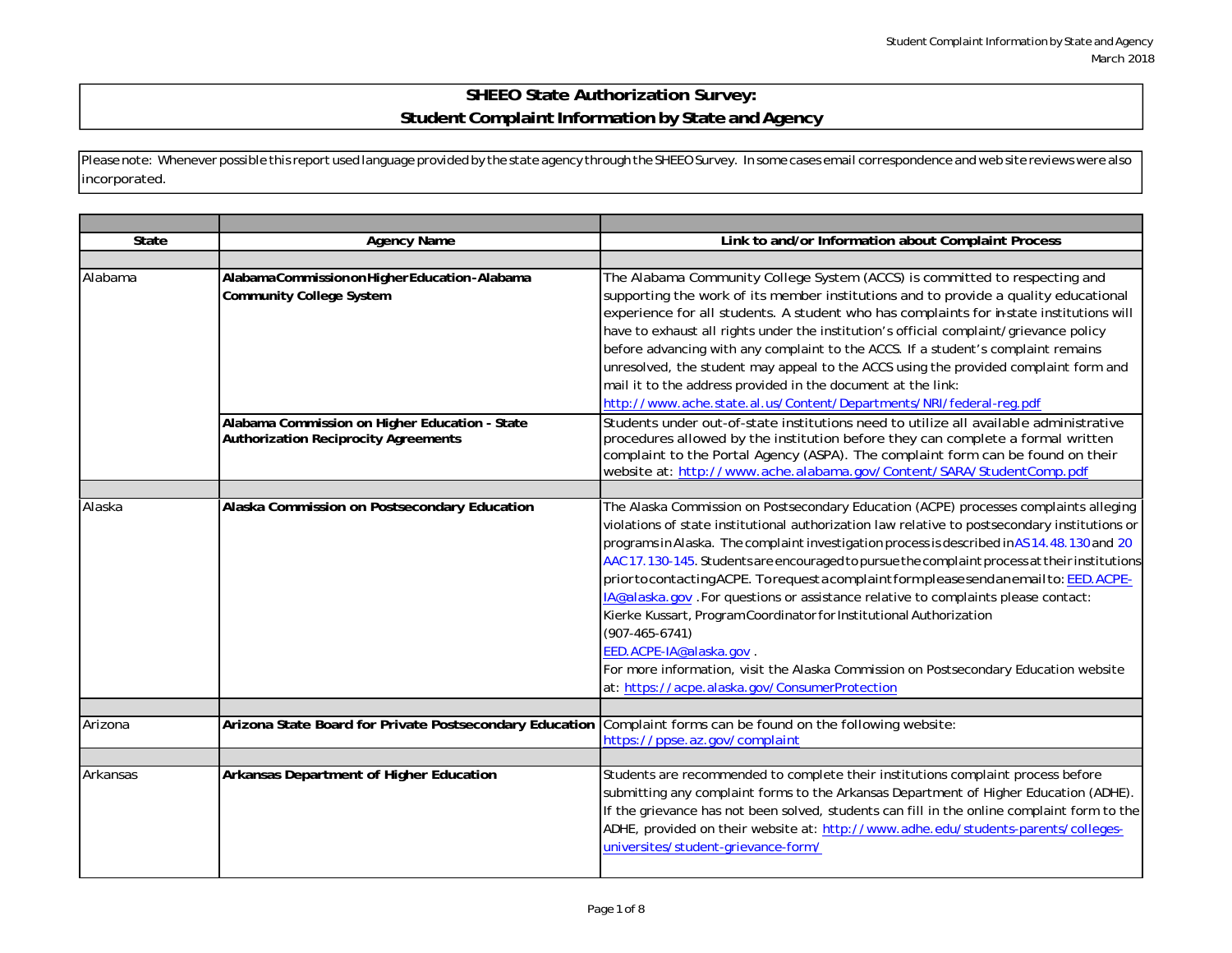| State       | <b>Agency Name</b>                                           | Link to and/or Information about Complaint Process                                                                                                                                                                                                                                                                                                                                                                                                                                                                                                                                                                                                                                                                                                                                                                                                                                                                                                                                                                                                        |
|-------------|--------------------------------------------------------------|-----------------------------------------------------------------------------------------------------------------------------------------------------------------------------------------------------------------------------------------------------------------------------------------------------------------------------------------------------------------------------------------------------------------------------------------------------------------------------------------------------------------------------------------------------------------------------------------------------------------------------------------------------------------------------------------------------------------------------------------------------------------------------------------------------------------------------------------------------------------------------------------------------------------------------------------------------------------------------------------------------------------------------------------------------------|
|             | Arkansas State Board of Private Career Education             | If a student believes that their rights have been violated the Board suggests to seek                                                                                                                                                                                                                                                                                                                                                                                                                                                                                                                                                                                                                                                                                                                                                                                                                                                                                                                                                                     |
|             |                                                              | resolution by following the schools complaint process. If the problem is not solved at the                                                                                                                                                                                                                                                                                                                                                                                                                                                                                                                                                                                                                                                                                                                                                                                                                                                                                                                                                                |
|             |                                                              | school level, the student may contact the board at 501-683-8000 and next steps will be                                                                                                                                                                                                                                                                                                                                                                                                                                                                                                                                                                                                                                                                                                                                                                                                                                                                                                                                                                    |
|             |                                                              | taken in the complaint process.                                                                                                                                                                                                                                                                                                                                                                                                                                                                                                                                                                                                                                                                                                                                                                                                                                                                                                                                                                                                                           |
|             |                                                              | More information can be found on their website at:                                                                                                                                                                                                                                                                                                                                                                                                                                                                                                                                                                                                                                                                                                                                                                                                                                                                                                                                                                                                        |
|             |                                                              | http://www.sbpce.arkansas.gov/complaint-process                                                                                                                                                                                                                                                                                                                                                                                                                                                                                                                                                                                                                                                                                                                                                                                                                                                                                                                                                                                                           |
|             |                                                              |                                                                                                                                                                                                                                                                                                                                                                                                                                                                                                                                                                                                                                                                                                                                                                                                                                                                                                                                                                                                                                                           |
| California  | California Bureau for Private Postsecondary Education        | In the event students believe an institution's administrative processes or educational<br>programs are compromised and not up to the required minimum standards, the<br>Bureau for Private Postsecondary Education should be notified. A complaint may be<br>filed by filling in a form which can be found on this link<br>http://www.bppe.ca.gov/forms_pubs/complaint.pdf or calling the Bureau's<br>Enforcement Section at the following address and telephone number: Bureau for<br>Private Postsecondary Education<br>2535 Capitol Oaks Drive, Suite 400<br>Sacramento, CA 95833<br>(916) 431-6959<br>Anyone may file a complaint if they believe an approved institution has violated the<br>laws governing the institution's operation. Complaints are most often received from<br>students, their families, other members of the private postsecondary education<br>industry, law enforcement agencies, and other regulatory agencies.<br>For more information, visit the Bureau website at:<br>http://www.bppe.ca.gov/enforcement/complaint.shtml |
|             |                                                              |                                                                                                                                                                                                                                                                                                                                                                                                                                                                                                                                                                                                                                                                                                                                                                                                                                                                                                                                                                                                                                                           |
| Colorado    | Colorado Department of Higher Education                      | Prior to filing a complaint with the Colorado Department of Higher Education (CDHE),<br>students must follow the appeal procedures at their Institution of Higher Education.<br>To file a complaint against a public or private institution, students will have to<br>submit an online complaint form found on the Department website at:<br>https://highered.colorado.gov/Academics/Complaints/default.html                                                                                                                                                                                                                                                                                                                                                                                                                                                                                                                                                                                                                                              |
|             | Colorado Department of Higher Education, Division of Private | Students who have complaints/grievances about a private occupational school may                                                                                                                                                                                                                                                                                                                                                                                                                                                                                                                                                                                                                                                                                                                                                                                                                                                                                                                                                                           |
|             | <b>Occupational Schools</b>                                  | file an online complaint to the Department by submitting an online form found on<br>their website at: https://highered.colorado.gov/DPOS/Students/complaint.html                                                                                                                                                                                                                                                                                                                                                                                                                                                                                                                                                                                                                                                                                                                                                                                                                                                                                          |
|             |                                                              |                                                                                                                                                                                                                                                                                                                                                                                                                                                                                                                                                                                                                                                                                                                                                                                                                                                                                                                                                                                                                                                           |
| Connecticut | <b>Connecticut Office of Higher Education</b>                | If students believe that a Connecticut independent college, a career school or an<br>institution participating in the State Authorization Reciprocity Agreement (SARA) has not<br>fulfilled its promises, they may file a complaint with the Office of Higher Education.<br>Before contacting the Office of Higher Education, students must first exhaust the school's<br>internal grievance or complaint procedures. To file a complaint with the Office of Higher<br>Education, complete and send in an Initial Review Form that can be found on their<br>website at: https://www.ctohe.org/studentcomplaints.shtml                                                                                                                                                                                                                                                                                                                                                                                                                                     |
|             |                                                              |                                                                                                                                                                                                                                                                                                                                                                                                                                                                                                                                                                                                                                                                                                                                                                                                                                                                                                                                                                                                                                                           |
| Delaware    | Delaware Department of Education                             | The Delaware Department of Education will investigate complaints that are in writing and<br>verified by the signature of the person making the complaint. Please write or call at the<br>address and number provided for more information.<br>The Delaware Department of Education; Teacher and Administrator Quality;<br>John W. Collette Resource Center; 35 Commerce Way; Dover, DE 19904.<br>302-857-3388<br>For more information, visit their website at https://www.doe.k12.de.us/                                                                                                                                                                                                                                                                                                                                                                                                                                                                                                                                                                  |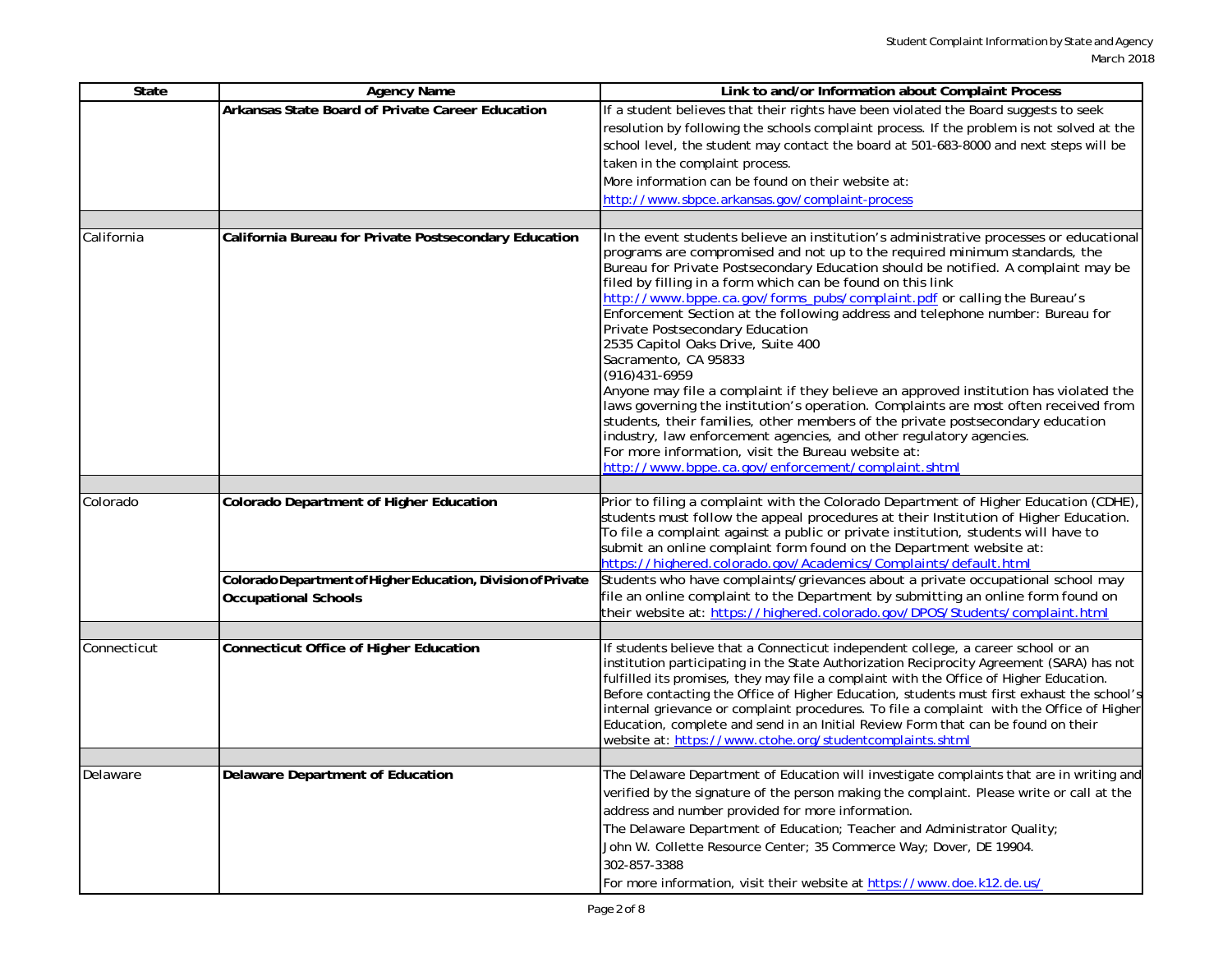| State                | <b>Agency Name</b>                                                      | Link to and/or Information about Complaint Process                                                                                                                                                                                                                                                                                                                                                                                                                                                                                                                                                                                                                                                                                                                                                                                                                                                                                                                                                                                                                                                                                                                  |
|----------------------|-------------------------------------------------------------------------|---------------------------------------------------------------------------------------------------------------------------------------------------------------------------------------------------------------------------------------------------------------------------------------------------------------------------------------------------------------------------------------------------------------------------------------------------------------------------------------------------------------------------------------------------------------------------------------------------------------------------------------------------------------------------------------------------------------------------------------------------------------------------------------------------------------------------------------------------------------------------------------------------------------------------------------------------------------------------------------------------------------------------------------------------------------------------------------------------------------------------------------------------------------------|
|                      |                                                                         |                                                                                                                                                                                                                                                                                                                                                                                                                                                                                                                                                                                                                                                                                                                                                                                                                                                                                                                                                                                                                                                                                                                                                                     |
| District of Columbia | District of Columbia Higher Education Licensure<br>Commission           | Consumers who have experienced a violation of the Higher Education Licensure<br>Commission (HELC) statute or regulations should complete the complaint form<br>provided by the Licensure Commission and submit all supporting documents. The<br>form and mailing address can be found on their website at:<br>https://osse.dc.gov/service/higher-education-licensure-commission-helc-public-<br>complaints                                                                                                                                                                                                                                                                                                                                                                                                                                                                                                                                                                                                                                                                                                                                                          |
|                      |                                                                         |                                                                                                                                                                                                                                                                                                                                                                                                                                                                                                                                                                                                                                                                                                                                                                                                                                                                                                                                                                                                                                                                                                                                                                     |
| Florida              | FloridaDepartment of Education, Commission for Independent<br>Education | If students believe that any public college, university or vocational-technical<br>schools, or any nonpublic postsecondary institutions have not fulfilled its promise,<br>they may file a complaint with the various departments that oversee the<br>postsecondary institutions. Contact information for the various departments can be<br>found by following this website: http://www.fldoe.org/policy/cie/file-a-<br>complaint.stml                                                                                                                                                                                                                                                                                                                                                                                                                                                                                                                                                                                                                                                                                                                              |
|                      |                                                                         |                                                                                                                                                                                                                                                                                                                                                                                                                                                                                                                                                                                                                                                                                                                                                                                                                                                                                                                                                                                                                                                                                                                                                                     |
| Georgia              | Nonpublic Postsecondary Education Commission                            | The Georgia Nonpublic Postsecondary Education Commission seeks to assure that<br>authorized institutions maintain procedures and standards of procedural fairness<br>through which students can bring complaints to the attention of the institution. If<br>students have utilized and completed their institution's grievance procedure but the<br>resolution is not satisfactory, students may then appeal to the Commission. A formal<br>complaint must be submitted in accordance with the Commission's Complaint<br>Procedures by using its online complaint form which can be found at this link:<br>https://gnpec.georgia.gov/student-complaint-forms. The complaint must include<br>documentation of the basis of the complaint and of the final determination from the<br>institution indicating no further institutional review is available.<br>For more information, visit the Commission website at:<br>https://gnpec.georgia.gov/student-complaints                                                                                                                                                                                                   |
|                      |                                                                         |                                                                                                                                                                                                                                                                                                                                                                                                                                                                                                                                                                                                                                                                                                                                                                                                                                                                                                                                                                                                                                                                                                                                                                     |
| Hawaii               | Hawaii Post-secondary Education Authorization Program                   | Students may file a complaint with the Hawaii Post-secondary Education<br>Authorization Program (HPEAP) after they have exhausted all administrative<br>remedies available at the institution. Students will have to complete and submit the<br>HPEAP complaint form which can be found at this link:<br>http://cca.hawaii.gov/hpeap/forms/student-forms/.<br>For more information, visit the HPEAP website at:<br>http://cca.hawaii.gov/hpeap/student-complaint-process/                                                                                                                                                                                                                                                                                                                                                                                                                                                                                                                                                                                                                                                                                           |
|                      |                                                                         |                                                                                                                                                                                                                                                                                                                                                                                                                                                                                                                                                                                                                                                                                                                                                                                                                                                                                                                                                                                                                                                                                                                                                                     |
| Idaho                | Idaho State Board of Education                                          | Students are encouraged to work through their school's internal grievance process to<br>resolve any school disputes. If after a completion of that process the issues have not been<br>resolved, students may file a complaint with the appropriate agency. Complaints regarding<br>the violation of state laws related to private postsecondary education institutions and<br>proprietary schools registration may be made by completing and submitting a complaint<br>form to the Executive Director of the State Board of Education. The complaint form can be<br>website<br>at: https://boardofed.idaho.gov/higher-education-<br>found<br>on the<br>private/proprietary-schools-non-degree-granting/student-complaint-procedures/.<br>Students who wish to appeal a SARA institution's decision, must submit a formal student<br>complaint form, and submit all appeals documentation to the Office of the State Board of<br>Education. The complaint form can be found on the website<br>at:<br>https://boardofed.idaho.gov/higher-education-private/private-colleges-degree-<br>granting/state-authorization-reciprocity-agreement-sara/complaint-procedures/ |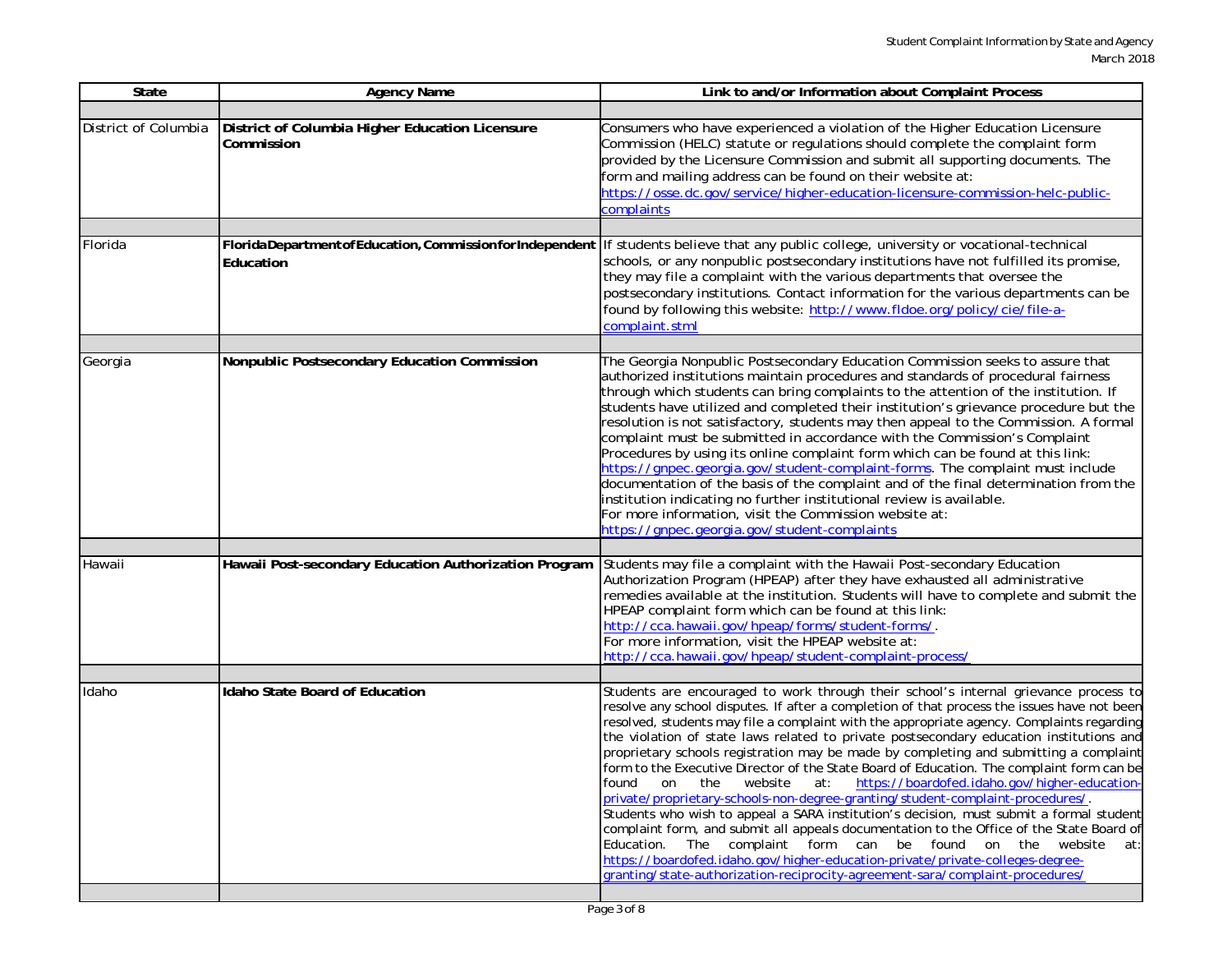| <b>State</b>    | <b>Agency Name</b>                           | Link to and/or Information about Complaint Process                                                                                                                                                                                                                                                                                                                                                                                                                                                                                                                                                  |
|-----------------|----------------------------------------------|-----------------------------------------------------------------------------------------------------------------------------------------------------------------------------------------------------------------------------------------------------------------------------------------------------------------------------------------------------------------------------------------------------------------------------------------------------------------------------------------------------------------------------------------------------------------------------------------------------|
|                 |                                              |                                                                                                                                                                                                                                                                                                                                                                                                                                                                                                                                                                                                     |
| <b>Illinois</b> | Illinois Board of Higher Education           | Students must first make all attempts to resolve the matter at hand with the institution<br>before making a complaint or update an existing complaint with the Illinois Board of<br>Higher Education. The online complaint forms can be found on the website at:<br>http://complaints.ibhe.org/                                                                                                                                                                                                                                                                                                     |
|                 |                                              |                                                                                                                                                                                                                                                                                                                                                                                                                                                                                                                                                                                                     |
| Indiana         | Indiana Commission for Higher Education      | The Commission for Higher Education is responsible for responding to formal<br>complaints against public, independent non-profit and proprietary institutions of<br>higher education in Indiana. If students have concerns related to classroom situations<br>which have not been resolved satisfactorily, or if the complaint cannot be resolved,<br>the student should file a complaint through the complaint form of the Commission.<br>The online complaint form can be found on the website at:<br>https://www.in.gov/che/2744.htm                                                             |
|                 | Indiana Department of Workforce Development  | The Office for Career and Technical Schools (OCTS) is responsible for extending<br>accreditation to post-secondary proprietary schools that are non-credit-bearing and<br>non-degree-granting. Students from such institutions may file a complaint with the<br>OCTS by completing the online student complaint form found on the link:<br>http://www.in.gov/dwd/files/Student_Complaint_Form.pdf<br>More information on supporting documents can be found on their website at:<br>http://www.in.gov/dwd/2731.htm                                                                                   |
| Iowa            | Iowa College Student Aid Commission          | The Iowa College Student Aid Commission accepts concerns and complaints from any<br>student attending an lowa school, regardless of the student's state of residency, and<br>from an lowa resident attending any school in the United States. Students may<br>submit their complaints through the Student Dispute Resolution Form found on their<br>website at: https://www.iowacollegeaid.gov/sdrf-start                                                                                                                                                                                           |
|                 |                                              |                                                                                                                                                                                                                                                                                                                                                                                                                                                                                                                                                                                                     |
| Kansas          | Kansas Board of Regents                      | It is the goal of the Kansas Board of Regents to insure that the institutions subject to<br>Board authority comply with the applicable laws as they provide educational training<br>and programs. Students with a complaint about a private or out-of-state school<br>operating in Kansas must use the online submission form and provide the requested<br>information. The online complaint form can be found on the website at:<br>https://www.kansasregents.org/academic_affairs/private_out_of_state/complaint_p<br><b>OCESS</b>                                                                |
| Kentucky        | Kentucky Council on Postsecondary Education  | A non-resident student attending a Kentucky college or university operating through<br>the State Authorization Reciprocity Agreement (SARA) must first exhaust all internal<br>procedures for complaint resolution offered by the college or university before filing<br>a complaint. To report an issue with a college or university operating in Kentucky,<br>students should send an email or letter to the council.<br>More information on supporting information, email, and address of the Council can<br>be found on their website at:<br>http://cpe.ky.gov/campuses/consumer_complaint.html |
|                 | Kentucky Commission on Proprietary Education | The Commission is charged with licensing and regulating privately owned for-profit<br>proprietary schools doing business in Kentucky. To file a complaint against an<br>institution, students should fill in the complaint form and submit it to the<br>commission via mail. The form can be found at<br>http://www.kcpe.ky.gov/forms/FormtoFileaComplaint.pdf                                                                                                                                                                                                                                      |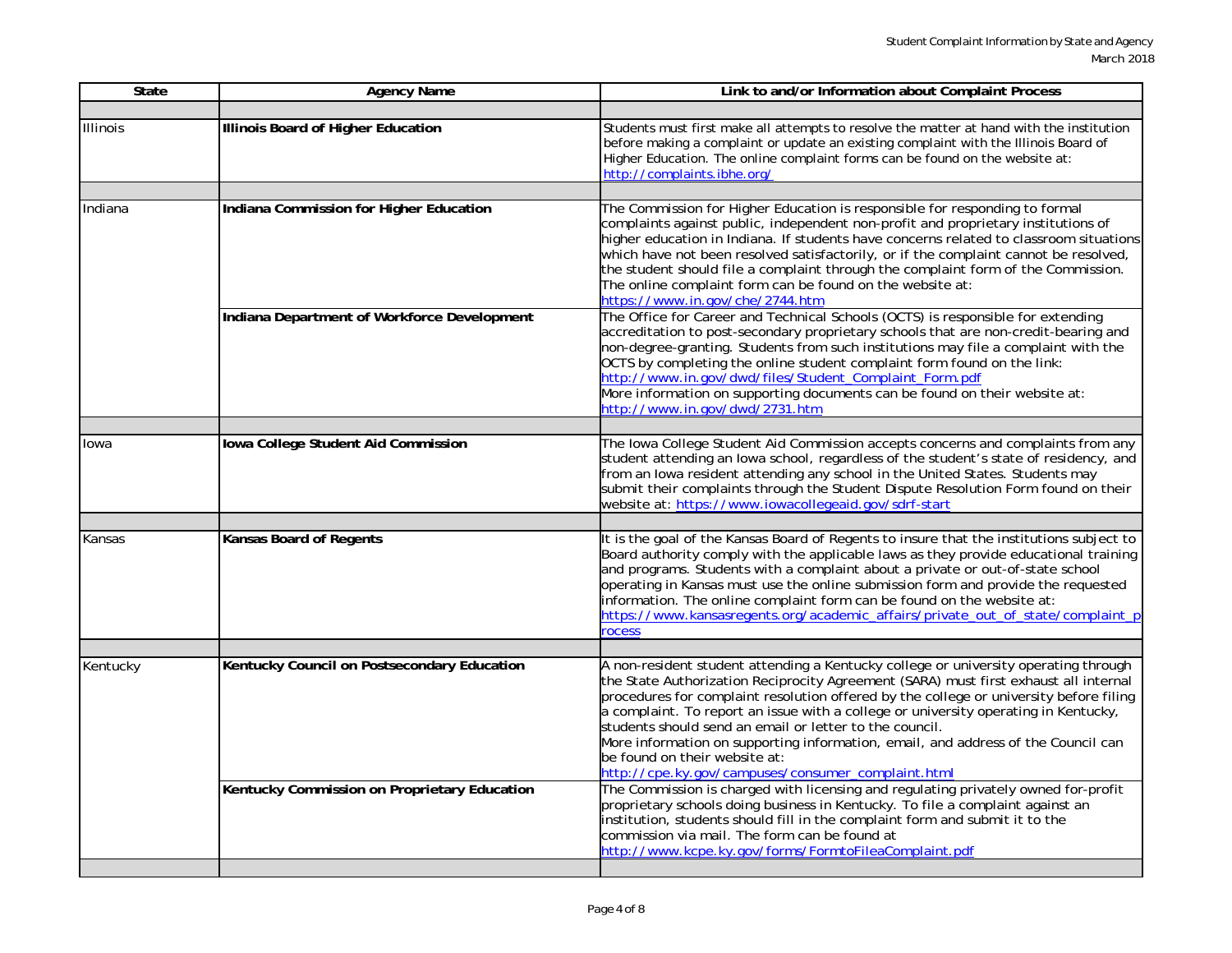| State         | <b>Agency Name</b>                                                                                      | Link to and/or Information about Complaint Process                                                                                                                                                                                                                                                                                                                                                                                                                                                                                                                                                                                                                                                                                                                                                                                                                                                                                                                        |
|---------------|---------------------------------------------------------------------------------------------------------|---------------------------------------------------------------------------------------------------------------------------------------------------------------------------------------------------------------------------------------------------------------------------------------------------------------------------------------------------------------------------------------------------------------------------------------------------------------------------------------------------------------------------------------------------------------------------------------------------------------------------------------------------------------------------------------------------------------------------------------------------------------------------------------------------------------------------------------------------------------------------------------------------------------------------------------------------------------------------|
| Louisiana     | Louisiana Board of Regents                                                                              | Students who are unable to resolve a complaint with the college/university, or feel that<br>not all issues were resolved with the final disposition of the college/university may<br>appeal to the Louisiana Board of Regents. The student must file a formal complaint using<br>the complaint form found on their website at: https://regents.la.gov/divisions/planning-<br>esearch-and-academic-affairs/institutional-licensure/sara/                                                                                                                                                                                                                                                                                                                                                                                                                                                                                                                                   |
|               |                                                                                                         |                                                                                                                                                                                                                                                                                                                                                                                                                                                                                                                                                                                                                                                                                                                                                                                                                                                                                                                                                                           |
| Maine         | Maine Department of Education                                                                           | Complaints should first go through the institution's own procedures for resolution of<br>grievances. Once the student has exhausted the formal complaint process at his/her<br>host postsecondary institution, the student may file with the Department by<br>completing and submitting the form provided at<br>http://www.maine.gov/doe/highered/sara/sara-complaint-form.pdf<br>More information about supporting documents can be found on their website at:<br>http://www.maine.gov/doe/highered/sara/                                                                                                                                                                                                                                                                                                                                                                                                                                                                |
|               |                                                                                                         |                                                                                                                                                                                                                                                                                                                                                                                                                                                                                                                                                                                                                                                                                                                                                                                                                                                                                                                                                                           |
| Maryland      | Maryland Higher Education Commission                                                                    | Students must first exhaust the complaint/grievance procedures established by the<br>institution before submitting a complaint to the Maryland Higher Education Commission.<br>If the complaint has not been resolved appropriately by the institution, the complainant<br>may submit an official complaint to the MHEC provided on their website. A signed form<br>must be submitted to MHEC with copies of supporting documentation included. The<br>complaint forms can be found in their complaint process document on their website at:<br>http://mhec.maryland.gov/institutions_training/Documents/acadaff/Student%20Complai<br>ht%20Process%20-%202018%20Revisions.pdf                                                                                                                                                                                                                                                                                             |
|               |                                                                                                         |                                                                                                                                                                                                                                                                                                                                                                                                                                                                                                                                                                                                                                                                                                                                                                                                                                                                                                                                                                           |
| Massachusetts | Massachusetts Department of Higher Education<br>Massachusetts Division of Professional Licensure Office | To initiate a complaint about a Massachusetts college or university, a student must<br>complete the online complaint form which can be found on their website at:<br>http://www.mass.edu/forstufam/complaints/complaints.asp<br>Students who wish to initiate a complaint against an occupational school may file a                                                                                                                                                                                                                                                                                                                                                                                                                                                                                                                                                                                                                                                       |
|               | of Private Occupational School Educational                                                              | complaint by completing and mailing the form provided on the Office's website. This<br>form and address can be found at:<br>http://www.mass.gov/ocabr/docs/dpl/complaint.pdf<br>More information about professional occupational schools can be found on their<br>website at: http://www.mass.gov/ocabr/government/oca-agencies/dpl-<br>lp/schools/students/information-for-students.html                                                                                                                                                                                                                                                                                                                                                                                                                                                                                                                                                                                 |
| Michigan      | Michigan Department of Licensing and Regulatory Affairs                                                 | Corporations, Securities & Commercial Licensing (CSCL) Bureau is responsible for<br>responding to formal complaints against authorized public, independent non-profit and<br>proprietary institutions of higher education providing distance education from Michigan<br>or out-of-state institutions of higher education providing distance education in Michigan.<br>Prior to completing CSCL's complaint form, students should attempt to resolve their<br>issues with the institution of higher education they are of have attended. If the student is<br>unable to resolve the complaint through the institutions complaint process they can file a<br>complaint with CSCL. They should complete the complaint form and submit it along with<br>any supporting documentation. The complaint form, supporting information required, and<br>mailing address can be found at: https://www.michigan.gov/documents/lara/Post-<br>Secondary_Student_Complaints_498839_7.pdf |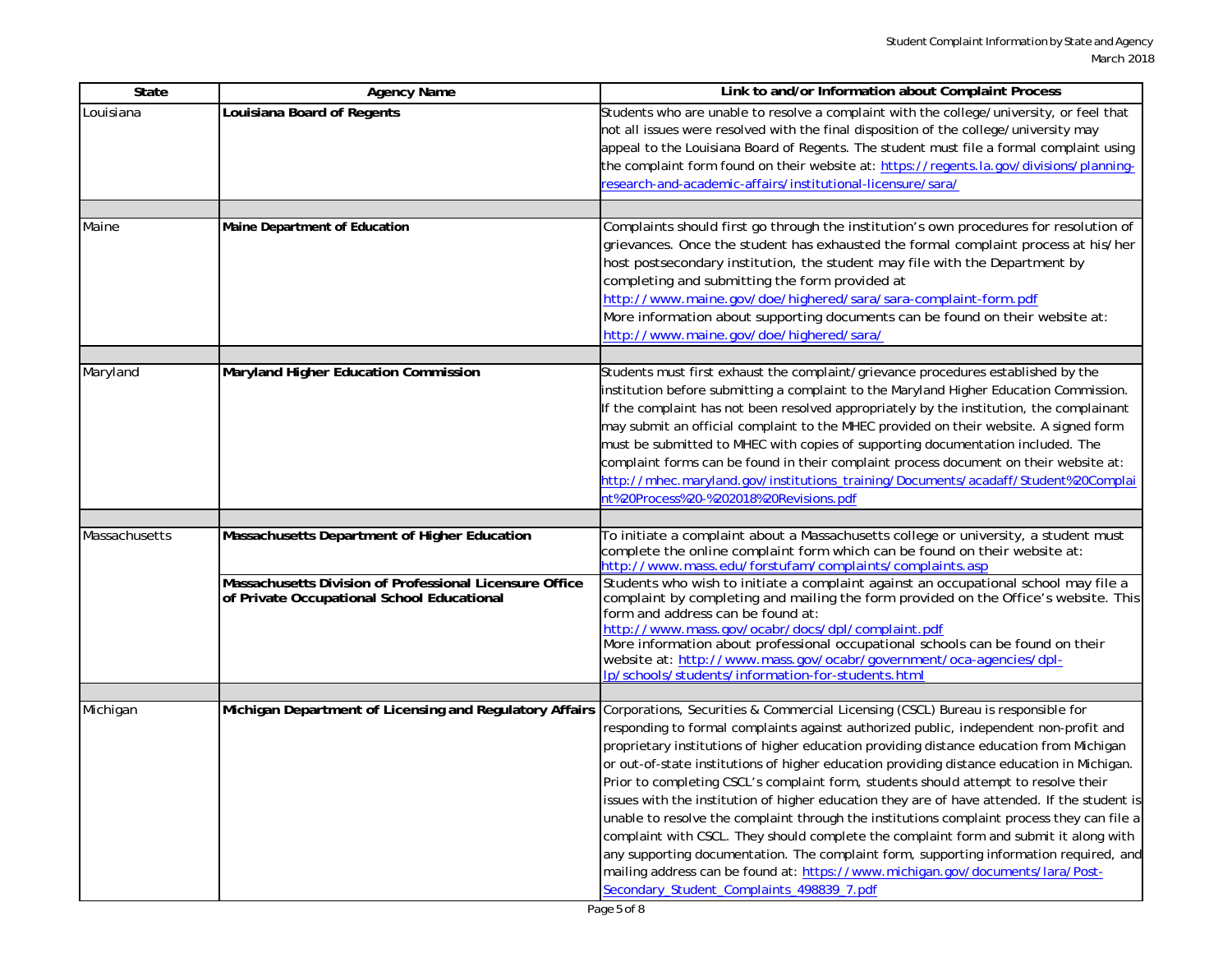| State       | <b>Agency Name</b>                                                               | Link to and/or Information about Complaint Process                                                                                                                                                                                                                                                                                                                                                                                                                                                                                                                                                                                                                                                                                                                                                                          |
|-------------|----------------------------------------------------------------------------------|-----------------------------------------------------------------------------------------------------------------------------------------------------------------------------------------------------------------------------------------------------------------------------------------------------------------------------------------------------------------------------------------------------------------------------------------------------------------------------------------------------------------------------------------------------------------------------------------------------------------------------------------------------------------------------------------------------------------------------------------------------------------------------------------------------------------------------|
| Minnesota   | Minnesota Office of Higher Education                                             | To file a complaint, students must fill out and submit the student complaint form<br>provided by the Office of Higher Education, and include as much detail as possible,<br>along with copies of any written documentation. The complaint form can be found on<br>their website at: http://www.ohe.state.mn.us/mPg.cfm?pageID=1078                                                                                                                                                                                                                                                                                                                                                                                                                                                                                          |
|             |                                                                                  |                                                                                                                                                                                                                                                                                                                                                                                                                                                                                                                                                                                                                                                                                                                                                                                                                             |
| Mississippi | Mississippi Commission on College Accreditation                                  | If a student has concerns related to academic or administrative actions, the students<br>should first exhaust all available grievance procedures established by the institution.<br>If a student did not receive a satisfactory resolution, the student may file a formal<br>complaint with the Mississippi Commission on College Accreditation (MCCA) using the<br>complaint form and mailing it to the Commission. The complaint form and mailing<br>address can be found at:<br>http://www.mississippi.edu/mcca/downloads/mccastudentcomplaintform.pdf<br>More information on complaint procedure may be found on their website at:<br>http://www.mississippi.edu/mcca/student_complaint_process.asp                                                                                                                     |
|             | Registration                                                                     | Mississippi Commission on Proprietary School and College The purpose of the Commission on Proprietary Schools and College Registration is to<br>establish and implement the registration process for schools obtaining and<br>maintaining a certificate of registration, and agent permits. If students experience a<br>problem with a licensed proprietary school, licensed agent working for a registered<br>school or instructor within a licensed proprietary school, students must first use the<br>school's internal established grievance procedure. If the outcome of the problem is<br>not resolved, a written complaint may be filed with the Commission on Proprietary<br>Schools and College Registration (CPSCR). The complaint form can be found at:<br>http://www.sbcjc.cc.ms.us/pdfs/pq/PSComplaintForm.pdf |
| Missouri    | Missouri Department of Higher Education                                          | Exhaustion of all informal and formal institutional processes, including both campus<br>processes and any applicable system processes, is a prerequisite to filing any formal<br>complaint with the Missouri Department of Higher Education (MDHE). If a mutually<br>agreeable resolution cannot be reached at the institutional level, students may<br>proceed with the MDHE's formal complaint process. The complaint must be<br>submitted in writing, using a complaint form provided by the MDHE, and submitted<br>with any other supporting documentation.<br>For more information, visit the complaint resolution process on their website at:<br>https://dhe.mo.gov/documents/POLICYONCOMPLAINTRESOLUTION-reviseddraft.pdf                                                                                           |
| Montana     | Montana University System, Montana Board of Regents                              | Students and prospective students of the Montana University System are required to<br>initially address complaints, including, if applicable, complaints related to State<br>Authorization Reciprocity Agreement (SARA) standards, through the applicable<br>institution's complaint or review procedures. Links for which department to file a<br>complaint under based on the institution can be found on the website at:<br>http://www.mus.edu/MUS-statement-of-complaint-process.asp                                                                                                                                                                                                                                                                                                                                    |
| Nebraska    | Nebraska Department of Education, Private Postsecondary<br><b>Career Schools</b> | Students may submit complaint forms by completing the Private Postsecondary<br>Career Schools (PPCS) complaint form found on the website at:<br>https://2x9dwr1yq1he1dw6623qq411-wpengine.netdna-ssl.com/wp-<br>content/uploads/2017/07/PPCS_Complaint-form.pdf                                                                                                                                                                                                                                                                                                                                                                                                                                                                                                                                                             |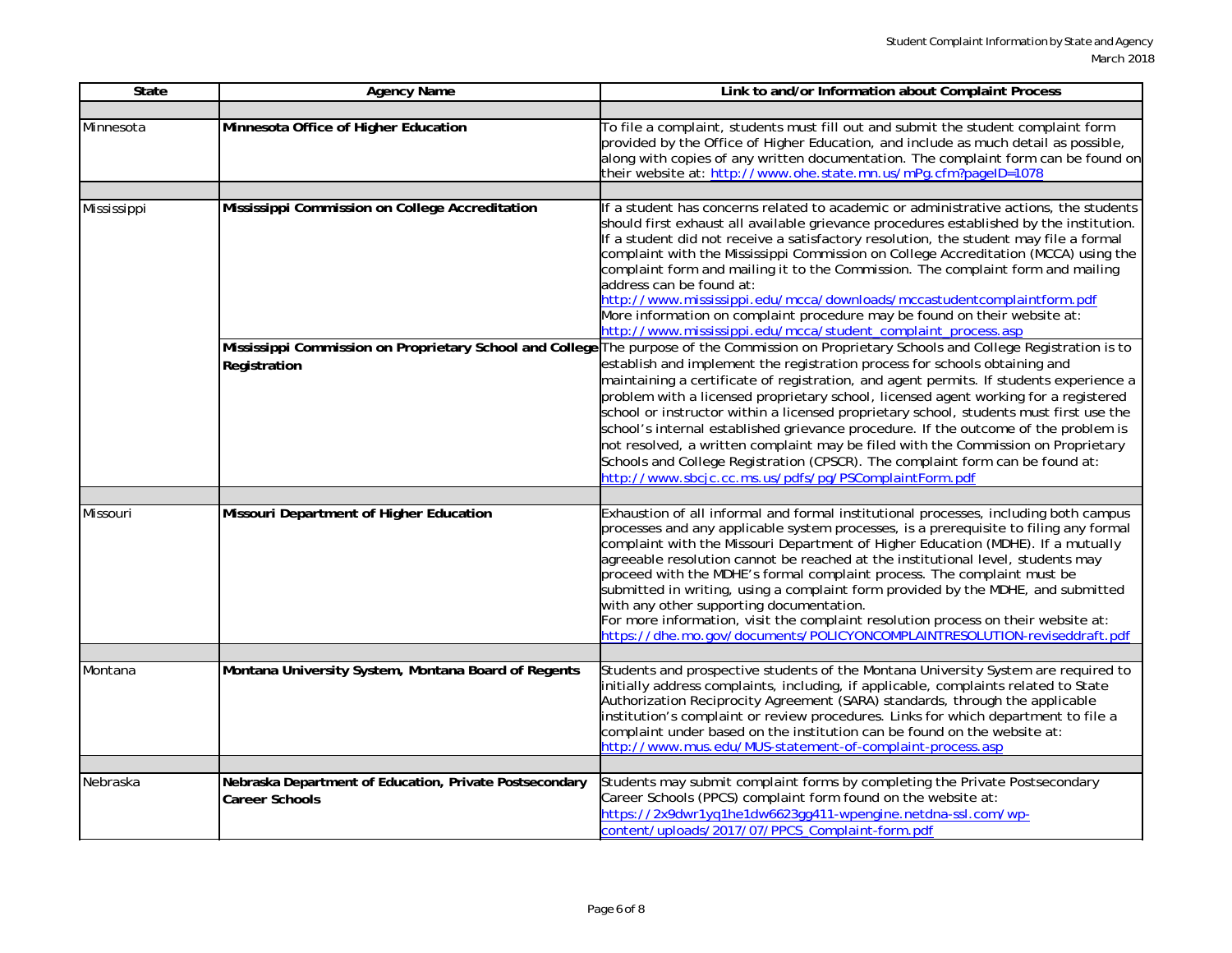|               |                                                                                                             | Nebraska Coordinating Commission for Postsecondary Education The Coordinating Commission for Postsecondary Education is responsible for responding to                                                                                                                                                                                                                                                                                                                                                                                                                                                                                                                                                                                                                                                                                                                                                                                               |
|---------------|-------------------------------------------------------------------------------------------------------------|-----------------------------------------------------------------------------------------------------------------------------------------------------------------------------------------------------------------------------------------------------------------------------------------------------------------------------------------------------------------------------------------------------------------------------------------------------------------------------------------------------------------------------------------------------------------------------------------------------------------------------------------------------------------------------------------------------------------------------------------------------------------------------------------------------------------------------------------------------------------------------------------------------------------------------------------------------|
|               |                                                                                                             | formal complaints against public, independent non-profit, and most proprietary                                                                                                                                                                                                                                                                                                                                                                                                                                                                                                                                                                                                                                                                                                                                                                                                                                                                      |
|               |                                                                                                             | institutions of higher education that offer degrees in Nebraska. If students have                                                                                                                                                                                                                                                                                                                                                                                                                                                                                                                                                                                                                                                                                                                                                                                                                                                                   |
|               |                                                                                                             | complaints or grievances, they should first exhaust their institutions complaint process. If                                                                                                                                                                                                                                                                                                                                                                                                                                                                                                                                                                                                                                                                                                                                                                                                                                                        |
|               |                                                                                                             | the student is unable to resolve the complaint, the student must complete the                                                                                                                                                                                                                                                                                                                                                                                                                                                                                                                                                                                                                                                                                                                                                                                                                                                                       |
|               |                                                                                                             | Commission's Student Complaint Form which can be found on:                                                                                                                                                                                                                                                                                                                                                                                                                                                                                                                                                                                                                                                                                                                                                                                                                                                                                          |
|               |                                                                                                             | https://ccpe.nebraska.gov/student-complaint-form                                                                                                                                                                                                                                                                                                                                                                                                                                                                                                                                                                                                                                                                                                                                                                                                                                                                                                    |
|               |                                                                                                             | More information about the relevant departments the student can file a complaint with                                                                                                                                                                                                                                                                                                                                                                                                                                                                                                                                                                                                                                                                                                                                                                                                                                                               |
|               |                                                                                                             | can be found on the website at: https://ccpe.nebraska.gov/student-complaints-against-                                                                                                                                                                                                                                                                                                                                                                                                                                                                                                                                                                                                                                                                                                                                                                                                                                                               |
|               |                                                                                                             | postsecondary-institutions                                                                                                                                                                                                                                                                                                                                                                                                                                                                                                                                                                                                                                                                                                                                                                                                                                                                                                                          |
|               |                                                                                                             |                                                                                                                                                                                                                                                                                                                                                                                                                                                                                                                                                                                                                                                                                                                                                                                                                                                                                                                                                     |
| Nevada        | State of Nevada Department of Education                                                                     | Students should make every effort to resolve the situation at hand with their school.<br>If a mutually satisfactory solution cannot be met at this level, students may contact<br>their Nevada legislative representatives to share their concerns. The representatives<br>may be found on the Commission website at:<br>http://www.doe.nv.gov/home/FAQs/Complaints_FAQ/<br>For complaints regarding Nevada degree-granting post-secondary institutions<br>participating in the National State Authorization Reciprocity Agreement (SARA),<br>students should complete the complaint form and submit it to the Department. The<br>complaint form and mailing address can be found at: https://nshe.nevada.edu/wp-<br>content/uploads/Academic-<br>Affairs/SARA_Complaint_Resolution_Form_Rev_Protected.pdf<br>More information can be found on the Department website at:<br>https://nshe.nevada.edu/administration/academics-student-affairs/sara/ |
|               |                                                                                                             |                                                                                                                                                                                                                                                                                                                                                                                                                                                                                                                                                                                                                                                                                                                                                                                                                                                                                                                                                     |
| New Hampshire | Education, Higher Education Commission                                                                      | New Hampshire Department of Education, Division of Higher Before students submit a complaint to the Division of Higher Education, they must<br>first contact the appropriate official(s) at the institution they are attended or have<br>attended, and follow the grievance procedures outlined in that institution's catalog<br>and Web site. Students may submit a complaint to the Division by completing the<br>online complaint form found on their website:<br>https://www.education.nh.gov/highered/compliance-allegation.htm                                                                                                                                                                                                                                                                                                                                                                                                                |
|               |                                                                                                             |                                                                                                                                                                                                                                                                                                                                                                                                                                                                                                                                                                                                                                                                                                                                                                                                                                                                                                                                                     |
| New Jersey    | New Jersey Department of Labor and Workforce Development,<br>Center for Occupational Employment Information | Students may file a complaint by completing and mailing the student conflict<br>resolution form found on the Departments website at:<br>http://www.nj.gov/labor/lwdhome/coei/teu.html#7                                                                                                                                                                                                                                                                                                                                                                                                                                                                                                                                                                                                                                                                                                                                                             |
|               | New Jersey Office of the Secretary of Higher Education                                                      | For all types of complaints concerning colleges and universities in New Jersey, the<br>first course of action must be to try to resolve the complaint directly with the<br>administration of the college or university involved. Resident students and non-New<br>Jersey residents under the State Authorization Reciprocity Agreement (SARA) may<br>file a complaint by completing a complaint form found at:<br>http://www.state.nj.us/highereducation/documents/pdf/OSHEComplaintForm.pdf<br>More information about exceptional complaint cases and which departments to<br>contact can be found on the website:<br>http://www.state.nj.us/highereducation/OSHEComplaintInstructions.shtml<br>More information about SARA can be found on the website at:<br>http://www.state.nj.us/highereducation/SARA.shtml                                                                                                                                   |
| New Mexico    | New Mexico Higher Education Department                                                                      | Students may submit their complaints to the New Mexico Higher Education<br>Department via the online complaint forms available on their website at:                                                                                                                                                                                                                                                                                                                                                                                                                                                                                                                                                                                                                                                                                                                                                                                                 |
|               |                                                                                                             |                                                                                                                                                                                                                                                                                                                                                                                                                                                                                                                                                                                                                                                                                                                                                                                                                                                                                                                                                     |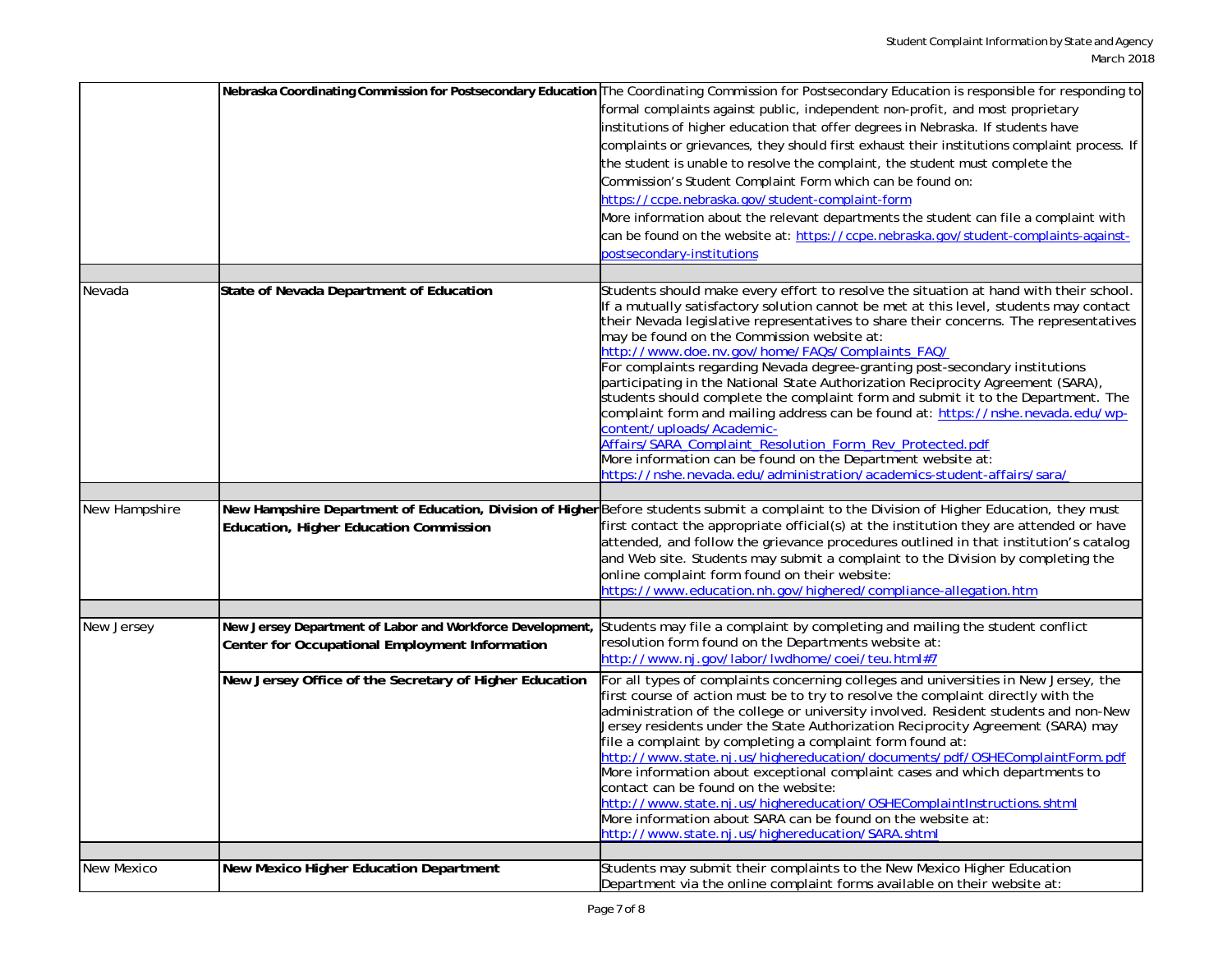|                |                                                                                          | http://www.hed.state.nm.us/students/                                                                                                                                                                                                                                                                                                                                                                                                                                                                                                                                                                                                                                                          |
|----------------|------------------------------------------------------------------------------------------|-----------------------------------------------------------------------------------------------------------------------------------------------------------------------------------------------------------------------------------------------------------------------------------------------------------------------------------------------------------------------------------------------------------------------------------------------------------------------------------------------------------------------------------------------------------------------------------------------------------------------------------------------------------------------------------------------|
|                |                                                                                          |                                                                                                                                                                                                                                                                                                                                                                                                                                                                                                                                                                                                                                                                                               |
| New York       | New York Office of College and University Evaluation                                     | The Office of College and University Evaluation will not review a complaint until all<br>grievance procedures at the institution have been followed and all avenues of appeal<br>exhausted and documentation provided that such procedures have been exhausted.<br>The list of specific departments to file complaints with can be found on the website<br>at: http://www.highered.nysed.gov/ocue/spr/COMPLAINTFORMINFO.html<br>Should the complaint not fall into any of the specific departments, students may<br>complete and submit the complaint form provided by the office which can be found<br>at: http://www.highered.nysed.gov/ocue/spr/documents/complaintform-<br>accessible.pdf |
|                | New York Bureau of Proprietary School Supervision, New York                              | Current or past students or employees of a Licensed Private Career School who                                                                                                                                                                                                                                                                                                                                                                                                                                                                                                                                                                                                                 |
|                | <b>State Education Department</b>                                                        | believe that the school or anyone representing the school has acted unlawfully has<br>the right to file a complaint with the New York State Education Department. The<br>student or employee can complete and submit a complaint form to the Department,<br>which can be found at: http://www.acces.nysed.gov/bpss/student-rights                                                                                                                                                                                                                                                                                                                                                             |
|                | The University of North Carolina System                                                  | If students are unable to resolve a complaint through the institution's grievance                                                                                                                                                                                                                                                                                                                                                                                                                                                                                                                                                                                                             |
| North Carolina |                                                                                          | procedures, they can complete and submit the Student Complaint Form which can be<br>found at:<br>https://www.northcarolina.edu/sites/default/files/student_complaint_form.pdf<br>More information about the complaint procedure can be found on the University of<br>North Carolina System website at: https://www.northcarolina.edu/complaints                                                                                                                                                                                                                                                                                                                                               |
|                | North Carolina Community College System, Office of Proprietary<br><b>School Services</b> | Students may complete the complaint form to submit to the Office of Proprietary<br>School Licensing and Services for review. The complaint form and more information<br>on the complaint procedure can be found on their website at:<br>http://www.nccommunitycolleges.edu/proprietary-schools                                                                                                                                                                                                                                                                                                                                                                                                |
| North Dakota   | North Dakota University System                                                           | The North Dakota State Board of Higher Education has delegated to North Dakota<br>University System college and university officials authority and responsibility to<br>resolve student and other complaints. The first step in resolving student or other<br>complaints is to attempt to resolve the matter directly with the administration of the<br>involved institutions under established institution complaint procedures. The<br>relevant departments to file student complaints based on the cases is provided on<br>their website at:<br>https://www.ndus.edu/makers/procedures/ndus/default.asp?PID=465&SID=57                                                                     |
|                |                                                                                          |                                                                                                                                                                                                                                                                                                                                                                                                                                                                                                                                                                                                                                                                                               |
| Ohio           | Ohio Department of Higher Education                                                      | If the student has a complaint and is unable to resolve it through the institution of<br>higher education's established complaint process, the student should contact the<br>Ohio Department of Higher Education (ODHE) using the online complaint form which<br>can be found at: https://www.ohiohighered.org/students/complaints                                                                                                                                                                                                                                                                                                                                                            |
|                | Ohio State Board of Career Colleges and Schools                                          | Any person adversely affected by the actions of a registered school may file a<br>complaint with the State Board of Career Colleges and Schools. To file a complaint<br>against a registered school, the complaint form provided should be filled and<br>forwarded to the State Board of Career Colleges and Schools.<br>More information and the complaint form can be found on their website at:<br>http://scr.ohio.gov/ConsumerInformation/FilingaComplaint.aspx                                                                                                                                                                                                                           |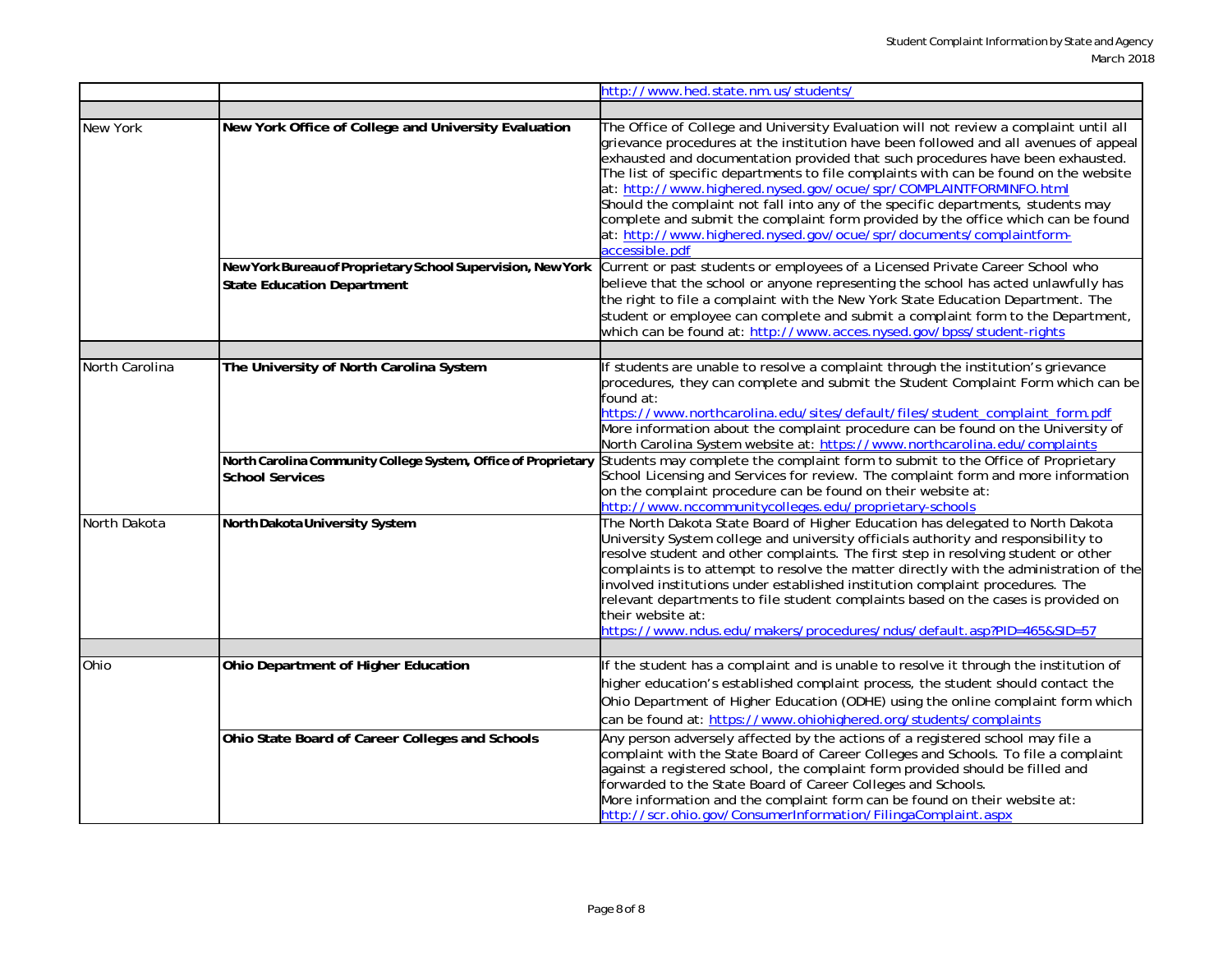| State        | <b>Agency Name</b>                                                    | Link to and/or Information about Complaint Process                                                                                                                                                                                                                                                                                                                                                                                                                                                                                                       |
|--------------|-----------------------------------------------------------------------|----------------------------------------------------------------------------------------------------------------------------------------------------------------------------------------------------------------------------------------------------------------------------------------------------------------------------------------------------------------------------------------------------------------------------------------------------------------------------------------------------------------------------------------------------------|
|              |                                                                       |                                                                                                                                                                                                                                                                                                                                                                                                                                                                                                                                                          |
| Oklahoma     | Oklahoma State Regents for Higher Education                           | If the student pursues a complaint via the institution's formal procedures for complaints<br>to the highest level possible and still perceives the concerns have not been adequately<br>addressed, the student may file a complaint against a higher education institution in<br>Oklahoma with the Oklahoma State Regents for Higher Education (OSRHE). Complaints<br>must be submitted via the online student complaint form which can be found on their<br>website at: http://www.okhighered.org/current-college-students/complaints.shtml             |
|              | Oklahoma Department of Career and Technology Education                | Any complaints can be submitted to Paula Bowles, Communications and Marketing-<br>Chief Communications and Marketing Officer at paula.bowles@careertech.ok.gov<br>Alternatively, students can complete and submit the complaint form provided on<br>their website: https://www.okcareertech.org/about/state-<br>agency/policies/comments-or-complaints-policy                                                                                                                                                                                            |
|              | Oklahoma Board of Private Vocational Schools                          | Students may complete and submit the provided complaint form found on their website:<br>http://obpvs.ok.gov/students                                                                                                                                                                                                                                                                                                                                                                                                                                     |
| Oregon       | Oregon Office of Degree Authorization                                 | Students may file a complaint with the Oregon Office of Degree Authorization, and<br>the procedure varies depending on the type of institution the student attends.<br>More information and complaint forms can be found on their website:<br>http://www.oregon.gov/highered/institutions-programs/private/Pages/private-<br>postsecondary-complaints.aspx                                                                                                                                                                                               |
|              | Oregon Department of Education - Private and Career Schools<br>Office | If a student has a complaint about a private career school, they may complete and<br>submit the provided complaint form. More information on the procedures and the<br>complaint form can be found on their website:<br>http://www.oregon.gov/highered/institutions-programs/private/Pages/private-<br>postsecondary-complaints.aspx                                                                                                                                                                                                                     |
| Pennsylvania | PennsylvaniaDepartment of Education, Division of Higher<br>Education  | To file a formal complaint against a postsecondary institution, students will have to<br>fill in a complaint form provided by the department according to the type of<br>institution they are in. The complaint form can be found on their website at:<br>http://www.education.pa.gov/postsecondary-<br>adult/college%20and%20career%20education/pages/students-complaints.aspx                                                                                                                                                                          |
| Puerto Rico  | Puerto Rico Council on Education                                      | Any individual affected be an action of a Higher Education institution that constitutes<br>a violation or to any of the terms of a license granted by the Puerto Rico Council on<br>Education (PRCE), may file a complaint before the PRCE. The complaint must be filed<br>in writing, in original and copy thereof, signed under oath before a public notary by<br>the complainant(s). The complaint form and procedures can be found at:<br>http://www2.pr.gov/agencias/cepr/inicio/DocumentosCEPR/Documents/SARA/SARA<br><b>Complaint_Process.pdf</b> |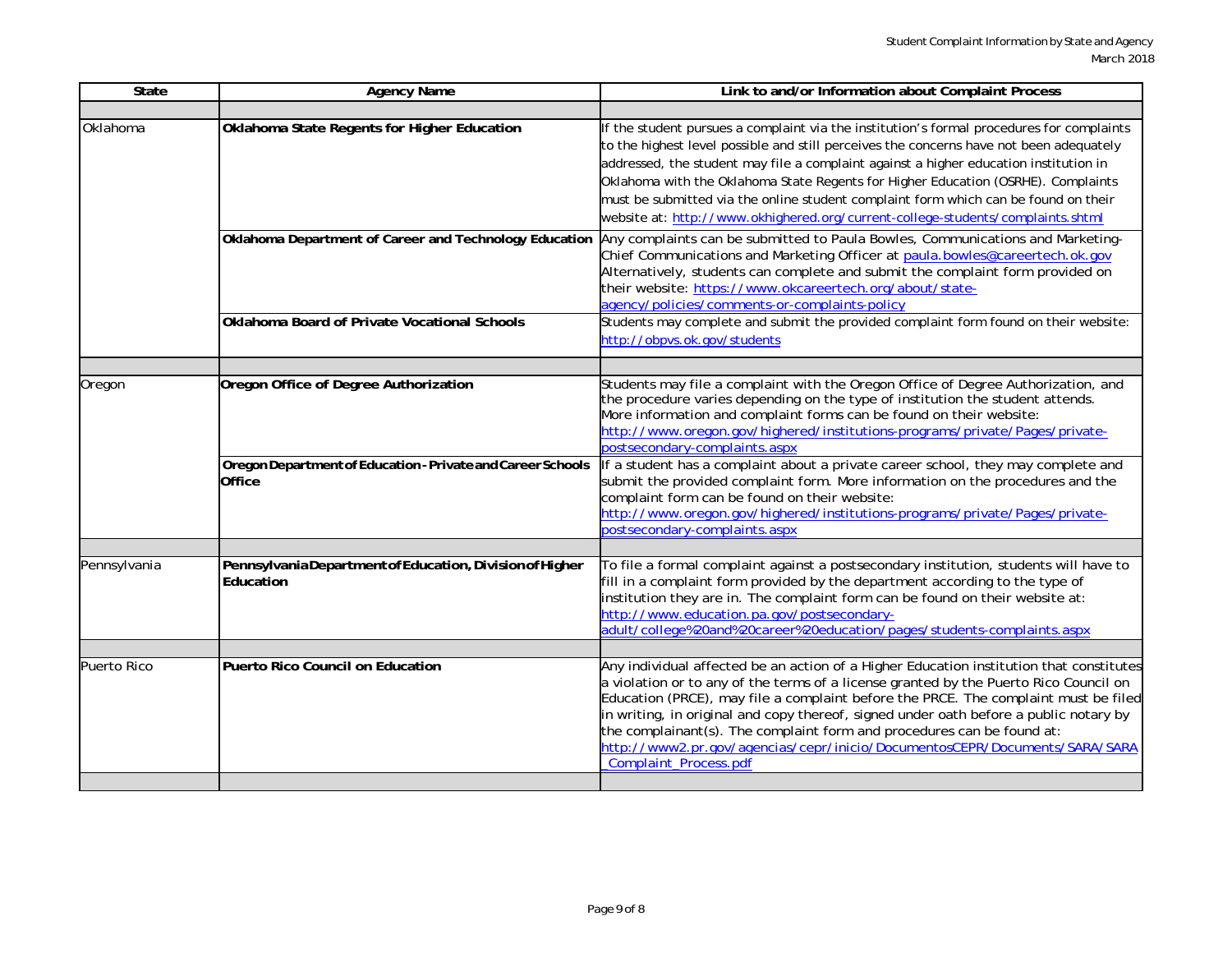| <b>State</b>   | <b>Agency Name</b>                                                                       | Link to and/or Information about Complaint Process                                                                                                                                                                                                                                                                                                                                                                                                                                                                                                                                                                                                                                            |
|----------------|------------------------------------------------------------------------------------------|-----------------------------------------------------------------------------------------------------------------------------------------------------------------------------------------------------------------------------------------------------------------------------------------------------------------------------------------------------------------------------------------------------------------------------------------------------------------------------------------------------------------------------------------------------------------------------------------------------------------------------------------------------------------------------------------------|
|                |                                                                                          |                                                                                                                                                                                                                                                                                                                                                                                                                                                                                                                                                                                                                                                                                               |
| Rhode Island   | Rhode Island Board of Governors for Higher Education                                     | Any student complaints must be first filed in accordance with any student complaint<br>procedures currently in place at the student's institution before resolution is sought<br>from the Board's Office of Higher Education or the institution's accreditation body.<br>Written complaints and supporting documentation should be filled with the<br>Commissioner of Higher Education at the Rhode Island Office of Higher Education,<br>and they will be reviewed accordingly. The details of where these documents should<br>be sent to can be found on their complaint procedure document found on their<br>website at: http://www.ribghe.org/pdfs/BOGStudentComplaintProcessII011012.pdf |
| South Carolina | South Carolina Commission on Higher Education                                            | If students are unable to resolve the complaint through the institution and various                                                                                                                                                                                                                                                                                                                                                                                                                                                                                                                                                                                                           |
|                |                                                                                          | entities, the student may file a complaint with the Commission on Higher Education.<br>The complaint can be filed by filling in a complaint form and submitting it to the<br>Commission. The complaint form can be found on their website along with their<br>complaint procedures at:<br>http://www.che.sc.gov/Portals/0/CHE_Docs/academicaffairs/license/Complaint_Pro                                                                                                                                                                                                                                                                                                                      |
|                |                                                                                          | cedures_and_Form.pdf                                                                                                                                                                                                                                                                                                                                                                                                                                                                                                                                                                                                                                                                          |
|                |                                                                                          |                                                                                                                                                                                                                                                                                                                                                                                                                                                                                                                                                                                                                                                                                               |
| South Dakota   | South Dakota Board of Regents                                                            | Complainants who processed their complaints through institutional complaint<br>procedures but remain dissatisfied with the outcome of the institutional process may<br>request that the SARA administrator review the institutional resolution of the<br>complaint. Students should complete and submit the complaint resolution form which<br>can be found on their website, along with more information on complaint<br>procedures: https://www.sdbor.edu/administrative-offices/academics/SD-<br>SARA/Pages/default.aspx                                                                                                                                                                   |
|                |                                                                                          |                                                                                                                                                                                                                                                                                                                                                                                                                                                                                                                                                                                                                                                                                               |
| Tennessee      | Tennessee Higher Education Commission, Division of<br>Postsecondary School Authorization | Students may complete the complaint form against institutions authorized by the<br>Tennessee Higher Education Commission and regulated by the Division of Postsecondary<br>School Authorization, which can be found on their website:<br>https://www.tn.gov/thec/for-students-and-families/transcript-requests-and-institution-<br>complaints.html                                                                                                                                                                                                                                                                                                                                            |
|                |                                                                                          |                                                                                                                                                                                                                                                                                                                                                                                                                                                                                                                                                                                                                                                                                               |
| Texas          | <b>Texas Workforce Commission</b>                                                        | If the school is unable to resolve the problem, or the student does not wish to follow<br>the school's process, the student may submit a complaint with Texas Workforce<br>Commission (TWC). Students have to complete a student complaint form, and submit<br>it to TWC. The form can be found on their website:<br>http://www.twc.state.tx.us/jobseekers/career-schools-colleges-<br>students#howToSubmitAComplaintAgainstASchool                                                                                                                                                                                                                                                           |
|                | <b>Texas Higher Education Coordinating Board</b>                                         | After exhausting the institution's grievance/complaint process, current, former, and<br>prospective students may initiate a complaint with Texas Higher Education Coordinating<br>Board (THECB) by submitting the required forms along with evidence of their completion<br>of their institution's complaint procedures. Students may use various methods of<br>submitting complaints, which can be found on their website:<br>http://www.thecb.state.tx.us/index.cfm?objectid=AC6FA0BC-F5DB-16DE-<br>6B667C083DFB5B98                                                                                                                                                                        |
|                |                                                                                          |                                                                                                                                                                                                                                                                                                                                                                                                                                                                                                                                                                                                                                                                                               |
| Utah           | Utah System of Higher Education                                                          | Students may submit an online complaint form to the Utah System of Higher<br>Education on their website at: https://higheredutah.org/submitcomplaints/                                                                                                                                                                                                                                                                                                                                                                                                                                                                                                                                        |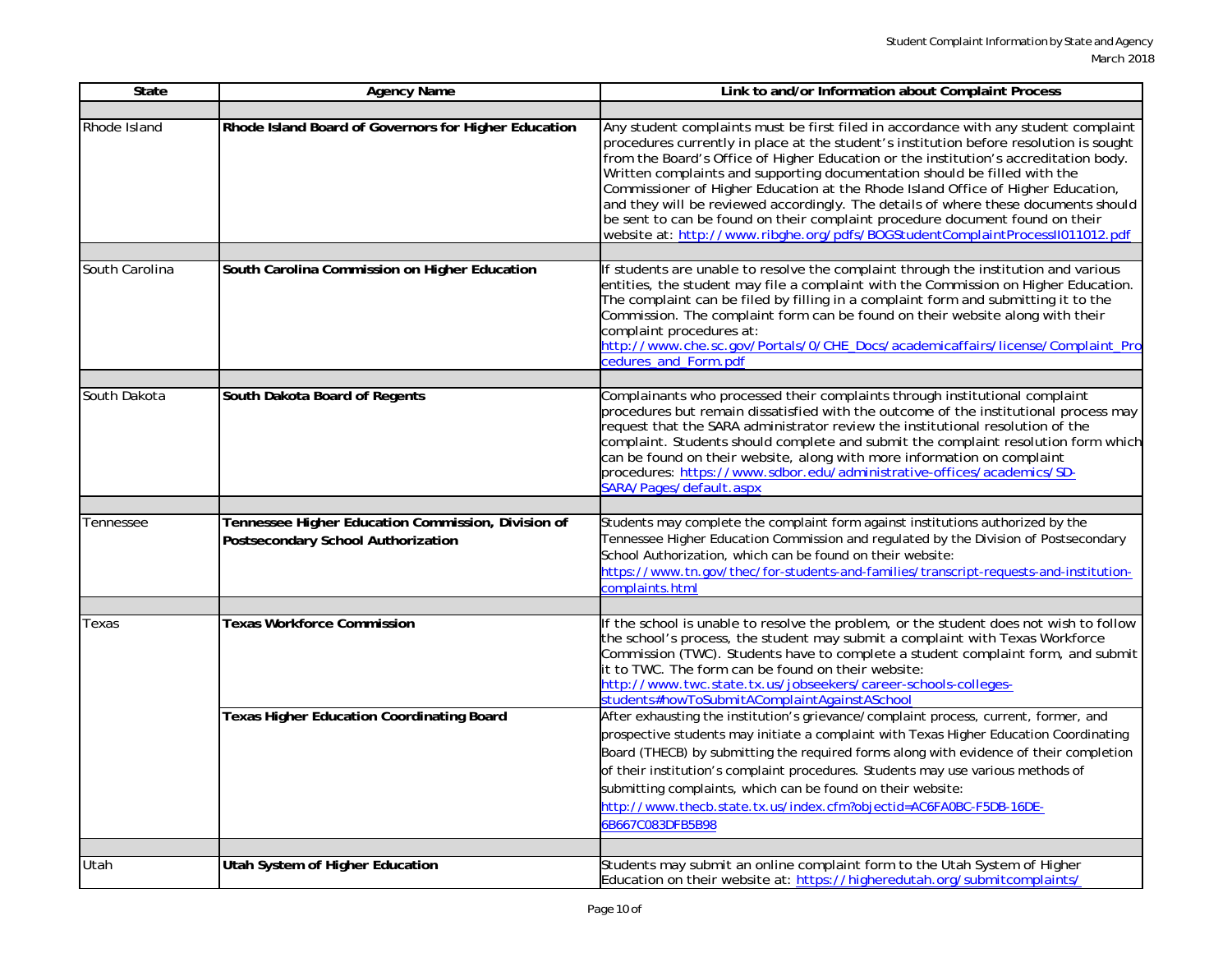| State         | <b>Agency Name</b>                                                                                                 | Link to and/or Information about Complaint Process                                                                                                                                                                                                                                                                                                                                                                                                                                                                                                                          |
|---------------|--------------------------------------------------------------------------------------------------------------------|-----------------------------------------------------------------------------------------------------------------------------------------------------------------------------------------------------------------------------------------------------------------------------------------------------------------------------------------------------------------------------------------------------------------------------------------------------------------------------------------------------------------------------------------------------------------------------|
| Vermont       | Vermont State Board of Education, Vermont Department of<br>Education                                               | If a student believes that all avenues of institutional policy have been exhausted, the<br>student may send information about a violation to the Vermont Agency of Education in<br>writing so that Agency can direct the complaint appropriately.<br>More information about specific details to include and recipient address can be found on<br>their website at: http://education.vermont.gov/sites/aoe/files/documents/edu-<br>postsecondary-program-complaint-resolution.pdf                                                                                            |
| Virginia      | State Council of Higher Education for Virginia                                                                     | If a student has exhausted the avenues provided by the institution and the complaint<br>has not been resolved internally, students can submit a "Student Complaint Form" to<br>the State Council of Higher Education for Virginia (SCHEV). The online complaint<br>form can be found on their website along with the complaint procedures at:<br>http://www.schev.edu/index/students-and-parents/resources/student-complaints                                                                                                                                               |
| Washington    | Washington Student Achievement Council<br>Washington Workforce Training and Education Coordinating<br><b>Board</b> | Students may begin the complaint process by completing the online complaint form found<br>on their website: http://www.wsac.wa.gov/student-complaints<br>To make a complaint with the Workforce Board, students have to complete and mail<br>the complaint form to the Board.<br>More information on the process and access to the complaint form can be found on<br>their website: http://www.wtb.wa.gov/PCS_Complaints.asp                                                                                                                                                |
|               |                                                                                                                    |                                                                                                                                                                                                                                                                                                                                                                                                                                                                                                                                                                             |
| West Virginia | West Virginia Higher Education Policy Commission                                                                   | after exhausting internal grievance procedures, the institution of higher education<br>has not responded to the complainant's satisfaction or a satisfactory remedy has not<br>been found, the complainant may contact the Council/Commission for further<br>investigation into the issue. The student must complete the Student Complaint form<br>and submit it to the Council/Commission.<br>More information and the complaint form can be found on the website at:<br>http://www.wvhepc.edu/wp-content/uploads/2015/10/Complaint-Form2.pdf                              |
|               | Education                                                                                                          | West Virginia Council for Community & Technical College If, after exhausting internal grievance procedures, the institution of higher education<br>has not responded to the complainant's satisfaction or a satisfactory remedy has not<br>been found, the complainant may contact the Council/Commission for further<br>investigation into the issue. The student must complete the Student Complaint form<br>and submit it to the Council/Commission.<br>More information and the complaint form can be found on the website at:<br>http://wvctcs.org/student-complaints/ |
|               |                                                                                                                    |                                                                                                                                                                                                                                                                                                                                                                                                                                                                                                                                                                             |
| Wisconsin     | <b>Wisconsin Educational Approval Program</b>                                                                      | Before filing a complaint with the Educational Approval Program (EAP), state law<br>equires students to try to resolve the matter with the school. If the matter is not<br>resolved, a complaint may be filed with the EAP using the Student Complaint form<br>provided. The form can be found on their website at:<br>http://eab.state.wi.us/resources/complaint.asp                                                                                                                                                                                                       |